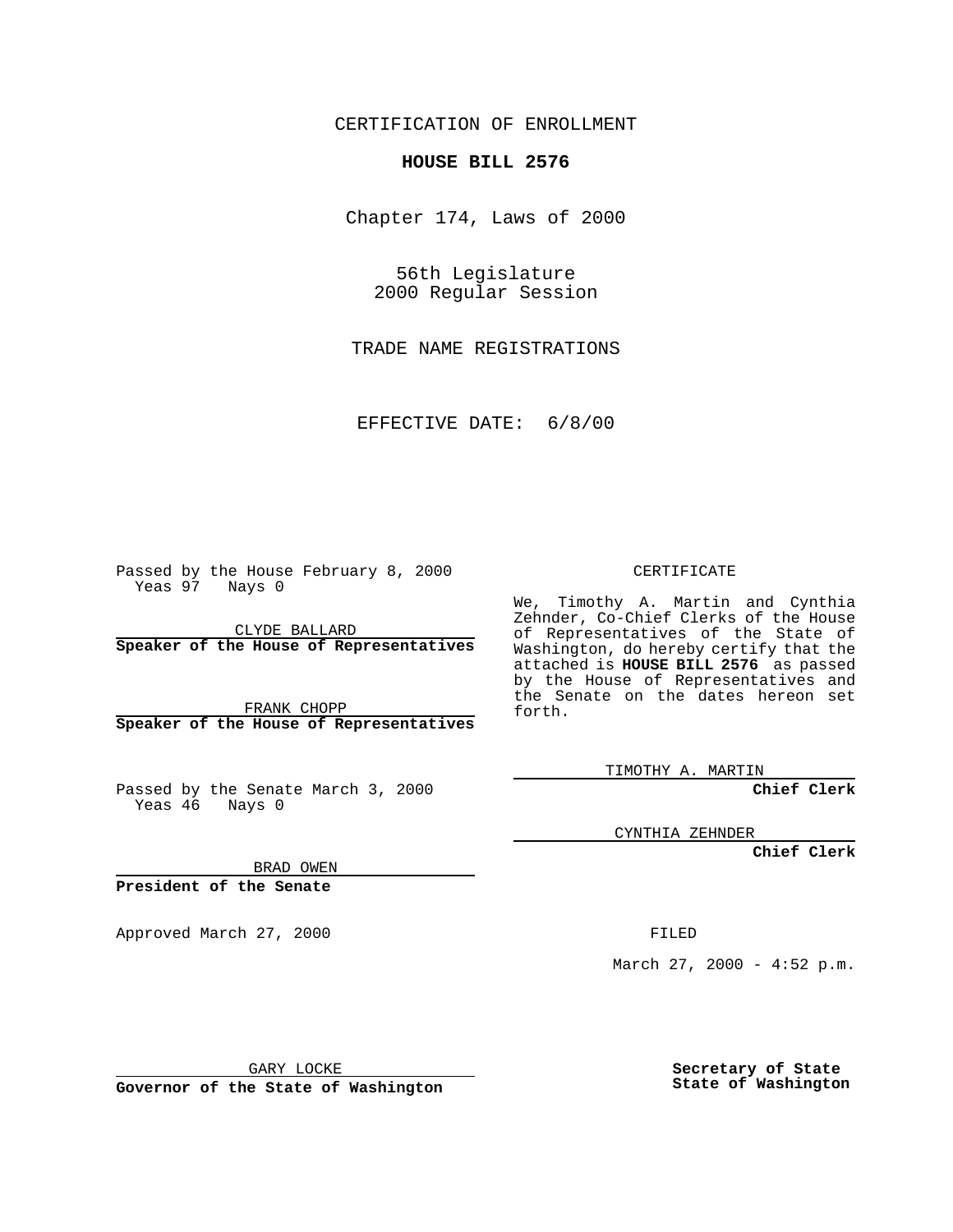## **HOUSE BILL 2576** \_\_\_\_\_\_\_\_\_\_\_\_\_\_\_\_\_\_\_\_\_\_\_\_\_\_\_\_\_\_\_\_\_\_\_\_\_\_\_\_\_\_\_\_\_\_\_

\_\_\_\_\_\_\_\_\_\_\_\_\_\_\_\_\_\_\_\_\_\_\_\_\_\_\_\_\_\_\_\_\_\_\_\_\_\_\_\_\_\_\_\_\_\_\_

Passed Legislature - 2000 Regular Session

**State of Washington 56th Legislature 2000 Regular Session**

**By** Representatives D. Sommers and Veloria; by request of Department of Licensing

Read first time 01/17/2000. Referred to Committee on Commerce & Labor.

1 AN ACT Relating to trade name registrations; and amending RCW 2 19.80.005, 19.80.010, and 19.80.025.

3 BE IT ENACTED BY THE LEGISLATURE OF THE STATE OF WASHINGTON:

4 **Sec. 1.** RCW 19.80.005 and 1996 c 231 s 2 are each amended to read 5 as follows:

6 Unless the context clearly requires otherwise, the definitions in 7 this section apply throughout this chapter:

8 (1) "Trade name" means a word or name, or any combination of a word 9 or name, used by a person to identify the person's business which:

10 (a) Is not, or does not include, the true and real name of all 11 persons conducting the business; or

12 (b) Includes words which suggest additional parties of interest 13 such as "company," "and sons," or "and associates."

14 (2) "Business" means an occupation, profession, or employment 15 engaged in for the purpose of seeking a profit.

16 (3) (("Executed" by a person means that a document signed by such 17 person is signed by that person under penalties of perjury and in an 18 official and authorized capacity on behalf of the person submitting the 19 document to the department of licensing.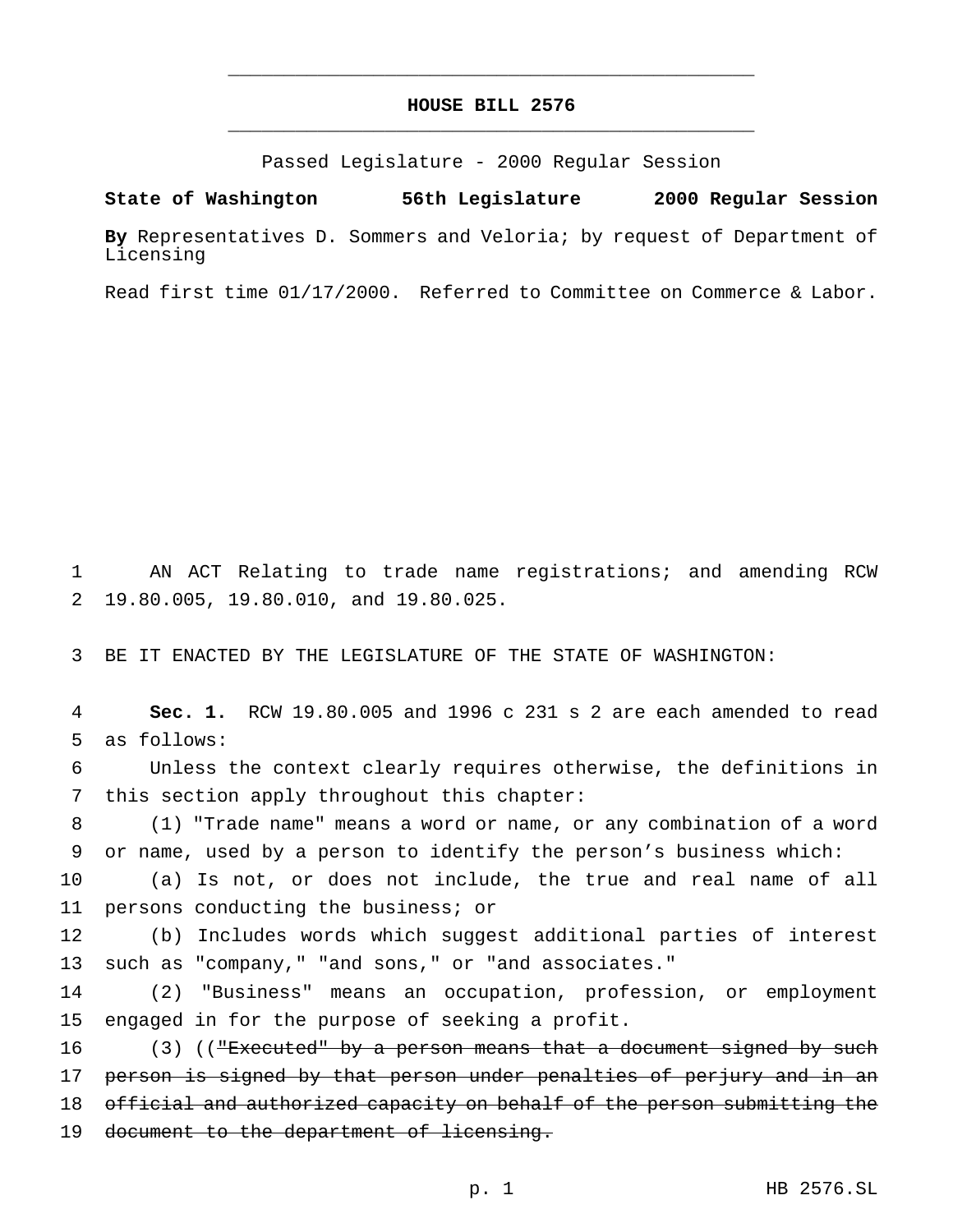1  $(4)$ )) "Person" means any individual, partnership, limited liability company, or corporation conducting or having an interest in a business in the state.

 $((+5))$   $(4)$  "True and real name" means:

 (a) The surname of an individual coupled with one or more of the individual's other names, one or more of the individual's initials, or any combination;

 (b) The designation or appellation by which an individual is best known and called in the business community where that individual transacts business, if this is used as that individual's legal signature;

 (c) The registered corporate name of a domestic corporation as filed with the secretary of state;

 (d) The registered corporate name of a foreign corporation authorized to do business within the state of Washington as filed with the secretary of state;

 (e) The registered partnership name of a domestic limited partnership as filed with the secretary of state;

 (f) The registered partnership name of a foreign limited partnership as filed with the secretary of state; or

 (g) The name of a general partnership which includes in its name the true and real names, as defined in (a) through (f) of this subsection, of each general partner as required in RCW 19.80.010.

 **Sec. 2.** RCW 19.80.010 and 1996 c 231 s 3 are each amended to read as follows:

 Each person or persons who shall carry on, conduct, or transact business in this state under any trade name shall register that trade name with the department of licensing as set forth in this section:

 (1) Sole proprietorship or general partnership: The registration shall set forth the true and real name or names of each person conducting the same, together with the post office address or addresses of each such person and the name of the general partnership, if applicable.

 (2) Foreign or domestic limited partnership: The registration shall set forth the limited partnership name as filed with the office of the secretary of state.